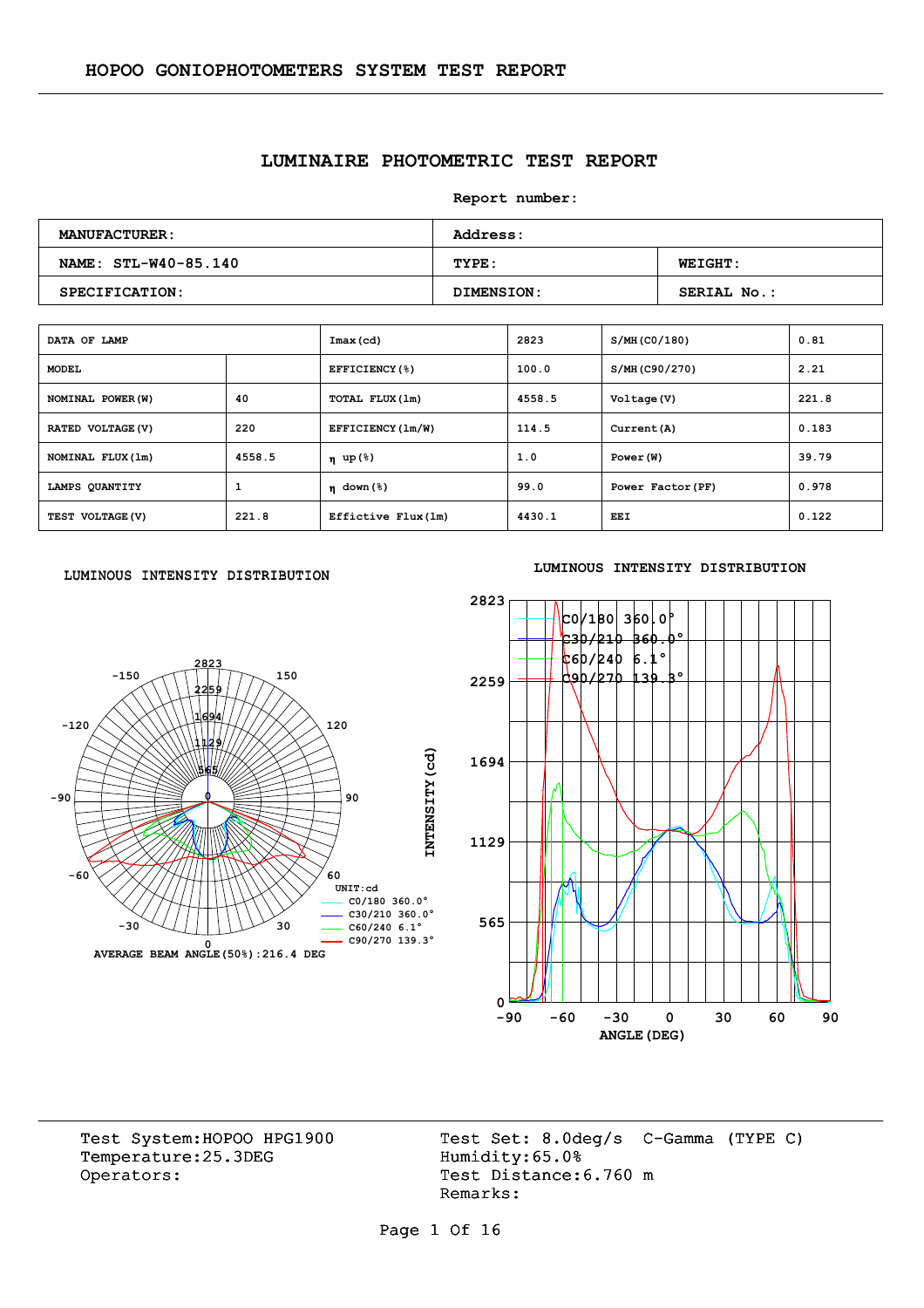# **Color Temperature Data List**

**Report number:** 

| <b>MANUFACTURER:</b>  | <b>Address:</b> |                |  |  |  |  |  |
|-----------------------|-----------------|----------------|--|--|--|--|--|
| NAME: STL-W40-85.140  | TYPE:           | <b>WEIGHT:</b> |  |  |  |  |  |
| <b>SPECIFICATION:</b> | DIMENSION:      | SERIAL No.:    |  |  |  |  |  |

Temperature:25.3DEG Operators: Test Distance: 6.760 m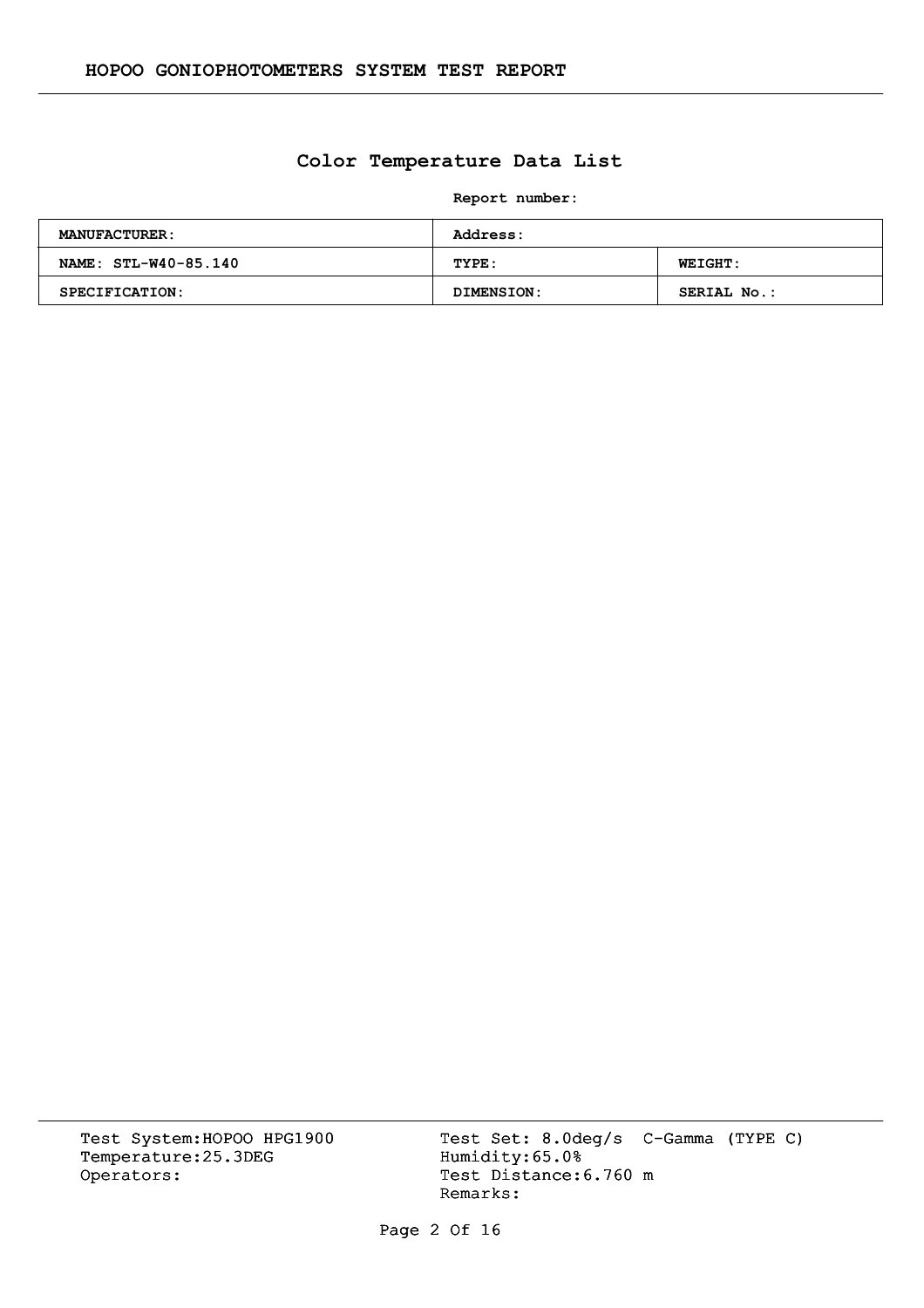#### **AVERAGE AND CENTER E Figure**

**Report number:** 

| <b>MANUFACTURER:</b> | <b>Address:</b> |                    |  |  |  |  |  |
|----------------------|-----------------|--------------------|--|--|--|--|--|
| NAME: STL-W40-85.140 | TYPE:           | <b>WEIGHT:</b>     |  |  |  |  |  |
| SPECIFICATION:       | DIMENSION:      | <b>SERIAL No.:</b> |  |  |  |  |  |



Angle:46.1deg

Temperature:25.3DEG Operators: Test Distance: 6.760 m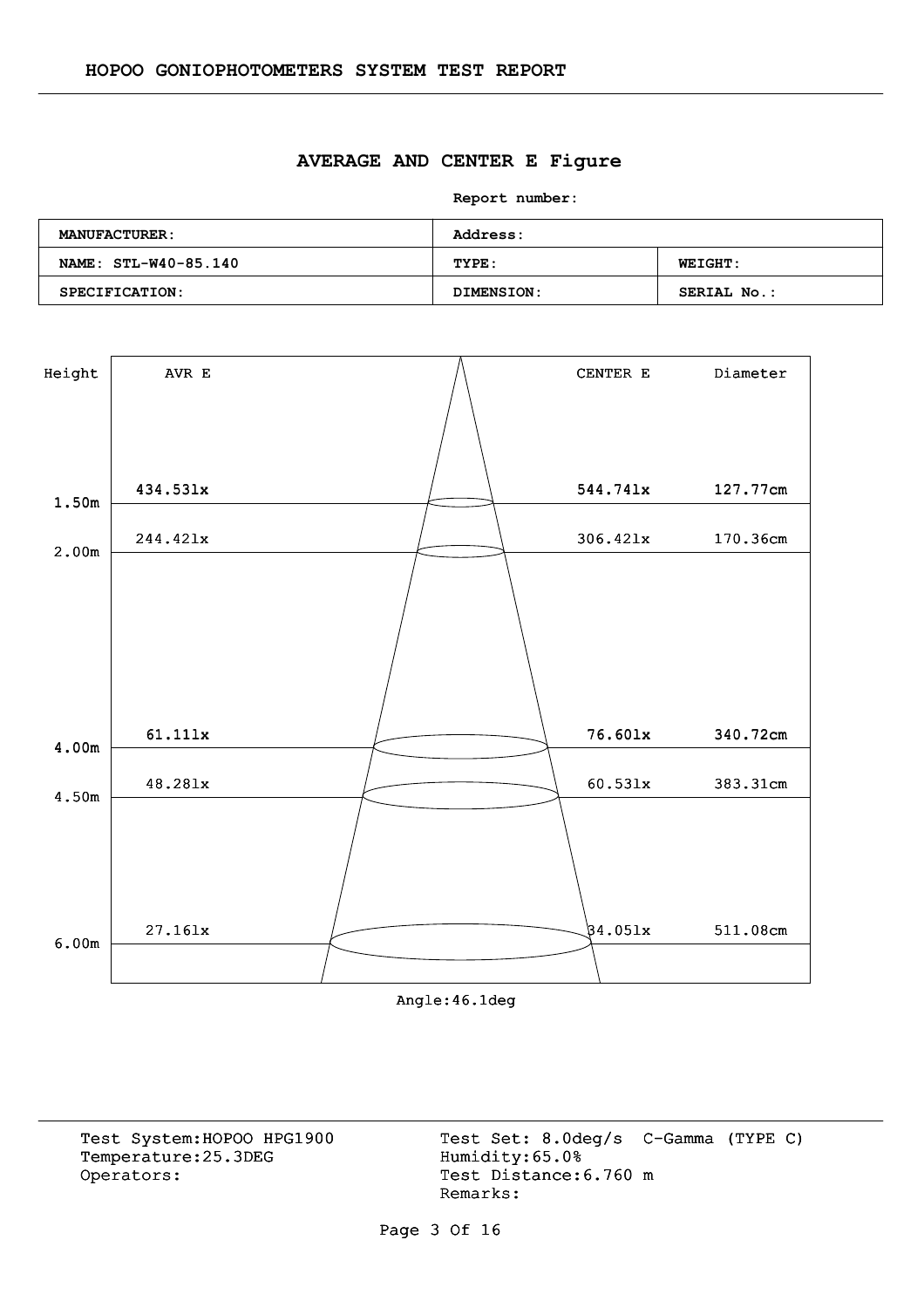# **ZONAL FLUX DIAGRAM**

#### **Report number:**

| <b>MANUFACTURER:</b>  | <b>Address:</b> |                |  |  |  |  |  |
|-----------------------|-----------------|----------------|--|--|--|--|--|
| NAME: STL-W40-85.140  | TYPE:           | <b>WEIGHT:</b> |  |  |  |  |  |
| <b>SPECIFICATION:</b> | DIMENSION:      | SERIAL No.:    |  |  |  |  |  |

| $\gamma$ | CO.   | C45   | C90   | C <sub>135</sub> | C180                  | C <sub>225</sub> | C <sub>270</sub> | C315  | γ           | zbne    | total |
|----------|-------|-------|-------|------------------|-----------------------|------------------|------------------|-------|-------------|---------|-------|
| 5.0      | 1163  | 1172  | 1206  | 1209             | 1238                  | 1215             | 1200             | 1162  | $0 - 5$     | 28.69   | 28.69 |
| 10.0     | 1070  | 1117  | 1215  | 1205             | 1195                  | 1189             | 1182             | 1103  | $5 - 10$    | 84.12   | 112.8 |
| 15.0     | 958.5 | 1059  | 1214  | 1186             | 1117                  | 1148             | 1191             | 1051  | $10 - 15$   | 134.7   | 247.5 |
| 20.0     | 803.9 | 975.1 | 1249  | 1152             | 1016                  | 1115             | 1254             | 993.1 | $15 - 20$   | 179.0   | 426.6 |
| 25.0     | 683.4 | 897.2 | 1328  | 1138             | 888.1                 | 1071             | 1345             | 951.0 | $20 - 25$   | 219.8   | 646.5 |
| 30.0     | 558.0 | 832.7 | 1448  | 1126             | 734.1                 | 1027             | 1477             | 925.1 | $25 - 30$   | 257.2   | 903.8 |
| 35.0     | 504.6 | 794.3 | 1588  | 1124             | 594.5                 | 986.1            | 1617             | 906.3 | $30 - 35$   | 293.8   | 1198  |
| 40.0     | 513.0 | 796.8 | 1749  | 1123             | 554.5                 | 963.0            | 1703             | 927.5 | $35 - 40$   | 333.9   | 1532  |
| 45.0     | 546.9 | 826.0 | 1902  | 1138             | 552.9                 | 931.1            | 1738             | 946.5 | $40 - 45$   | 379.1   | 1911  |
| 50.0     | 674.5 | 905.0 | 2069  | 1137             | 566.0                 | 863.1            | 1813             | 960.0 | $45 - 50$   | 425.5   | 2336  |
| 55.0     | 902.2 | 1041  | 2235  | 1094             | 731.1                 | 735.5            | 1961             | 1104  | $50 - 55$   | 481.7   | 2818  |
| 60.0     | 796.6 | 1105  | 2612  | 1052             | 795.6                 | 696.1            | 2356             | 1204  | $55 - 60$   | 545.0   | 3363  |
| 65.0     | 475.7 | 1074  | 2697  | 861.4            | 417.6                 | 530.2            | 2084             | 1094  | $60 - 65$   | 573.1   | 3936  |
| 70.0     | 42.82 | 564.3 | 1639  | 349.4            | 157.2                 | 213.8            | 800.0            | 586.0 | $65 - 70$   | 400.9   | 4337  |
| 75.0     | 11.71 | 167.9 | 218.3 | 43.31            | 10.80                 | 22.45            | 45.46            | 166.7 | $70 - 75$   | 138.8   | 4476  |
| 80.0     | 8.951 | 20.90 | 29.10 | 14.74            | 7.374                 | 11.79            | 22.24            | 19.79 | $75 - 80$   | 19.75   | 4496  |
| 85.0     | 6.782 | 13.05 | 32.77 | 11.90            | 8.596                 | 10.54            | 14.19            | 17.84 | $80 - 85$   | 8.216   | 4504  |
| 90.0     | 5.047 | 12.28 | 21.33 | 11,10            | 2.918                 | 8.419            | 11.51            | 16.28 | $85 - 90$   | 6.996   | 4511  |
| 95.0     | 4.574 | 8.793 | 21.37 | 7.058            | 2.405                 | 5.856            | 8.399            | 9.976 | $90 - 95$   | 5.263   | 4516  |
| 100.0    | 4.337 | 5.560 | 11.79 | 5.560            | 3.036                 | 5.126            | 8.478            | 5.994 | $95 - 100$  | 4.056   | 4520  |
| 105.0    | 4.495 | 4.870 | 7.532 | 6.053            | 3.509                 | 5.698            | 9.385            | 5.303 | $100 - 105$ | 3.073   | 4523  |
| 110.0    | 4.850 | 5.225 | 7.926 | 6.565            | 4.022                 | 6.270            | 10.17            | 5.994 | $105 - 110$ | 3.130   | 4527  |
| 115.0    | 5.047 | 5.777 | 8.675 | 6.822            | 4.219                 | 6.506            | 10.45            | 6.506 | $110 - 115$ | 3.269   | 4530  |
| 120.0    | 5.205 | 6.132 | 8.912 | 7.098            | 4.574                 | 6.743            | 10.76            | 6.940 | $115 - 120$ | 3.304   | 4533  |
| 125.0    | 5.560 | 6.605 | 9.148 | 7.433            | 4.771                 | 7.255            | 10.96            | 7.492 | $120 - 125$ | 3.309   | 4536  |
| 130.0    | 5.915 | 7.039 | 9.424 | 7.650            | 5.205                 | 7.472            | 11.00            | 7.985 | 125-130     | 3.257   | 4540  |
| 135.0    | 6.427 | 7.472 | 9.661 | 7.985            | 5.599                 | 7.827            | 11.27            | 8.202 | $130 - 135$ | 3.161   | 4543  |
| 140.0    | 7.058 | 7.768 | 9.819 | 8.103            | 6.427                 | 8.123            | 11.31            | 8.498 | 135-140     | 3.022   | 4546  |
| 145.0    | 7.532 | 8.044 | 9.424 | 8.182            | 7.019                 | 8.202            | 10.88            | 8.754 | $140 - 145$ | 2.794   | 4549  |
| 150.0    | 8.162 | 8.301 | 9.069 | 8.064            | 7.374                 | 8.123            | 10.29            | 8.655 | $145 - 150$ | 2.480   | 4551  |
| 155.0    | 8.517 | 8.537 | 8.951 | 8.123            | 8.005                 | 8.261            | 10.01            | 8.793 | $150 - 155$ | 2.151   | 4553  |
| 160.0    | 8.991 | 8.715 | 8.872 | 8.143            | 8.478                 | 8.399            | 9.700            | 8.833 | $155 - 160$ | 1.811   | 4555  |
| 165.0    | 9.582 | 8.951 | 8.912 | 8.379            | 8.833                 | 8.537            | 9.464            | 8.931 | $160 - 165$ | 1.449   | 4557  |
| 170.0    | 9.898 | 9.129 | 8.793 | 8.478            | 8.793                 | 8.616            | 9.227            | 8.853 | 165-170     | 1.057   | 4558  |
| 175.0    | 9.661 | 8.951 | 8.675 | 8.537            | 9.030                 | 8.616            | 9.109            | 8.715 | $170 - 175$ | 0.634   | 4558  |
| 180.0    | 9.464 | 8.774 | 8.715 | 8.655            | 9.424                 | 8.754            | 8.991            | 8.557 | $175 - 180$ | 0.211   | 4559  |
| DEG      |       |       |       |                  | LUMINOUS INTENSITY:cd |                  |                  |       |             | UNIT:1m |       |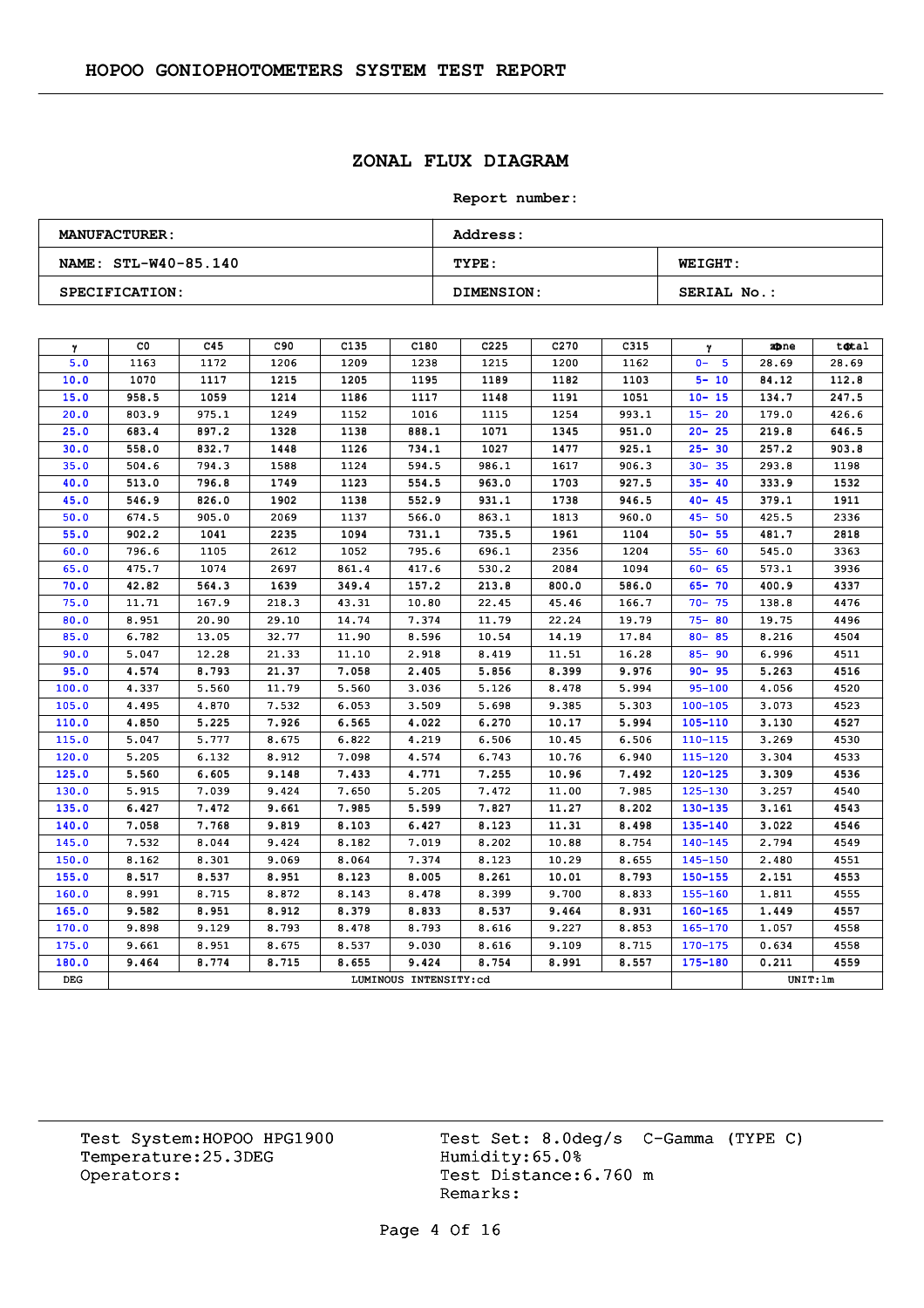#### **LUMINANCE LIMITATION CURVES**

#### **Report number:**

| <b>MANUFACTURER:</b> | Address:   |                    |  |  |  |  |  |
|----------------------|------------|--------------------|--|--|--|--|--|
| NAME: STL-W40-85.140 | TYPE:      | <b>WEIGHT:</b>     |  |  |  |  |  |
| SPECIFICATION:       | DIMENSION: | <b>SERIAL No.:</b> |  |  |  |  |  |



#### LUMINANCE cd/(m2)

| G (DEG) | CO/180 | C90/270 |
|---------|--------|---------|
| 85      | 778    | 3760    |
| 80      | 516    | 1676    |
| 75      | 453    | 8436    |
| 70      | 1252   | 47916   |
| 65      | 11256  | 63808   |
| 60      | 15934  | 52244   |
| 55      | 15730  | 38969   |
| 50      | 10494  | 32184   |
| 45      | 7735   | 26905   |

Temperature:25.3DEG Operators: Test Distance: 6.760 m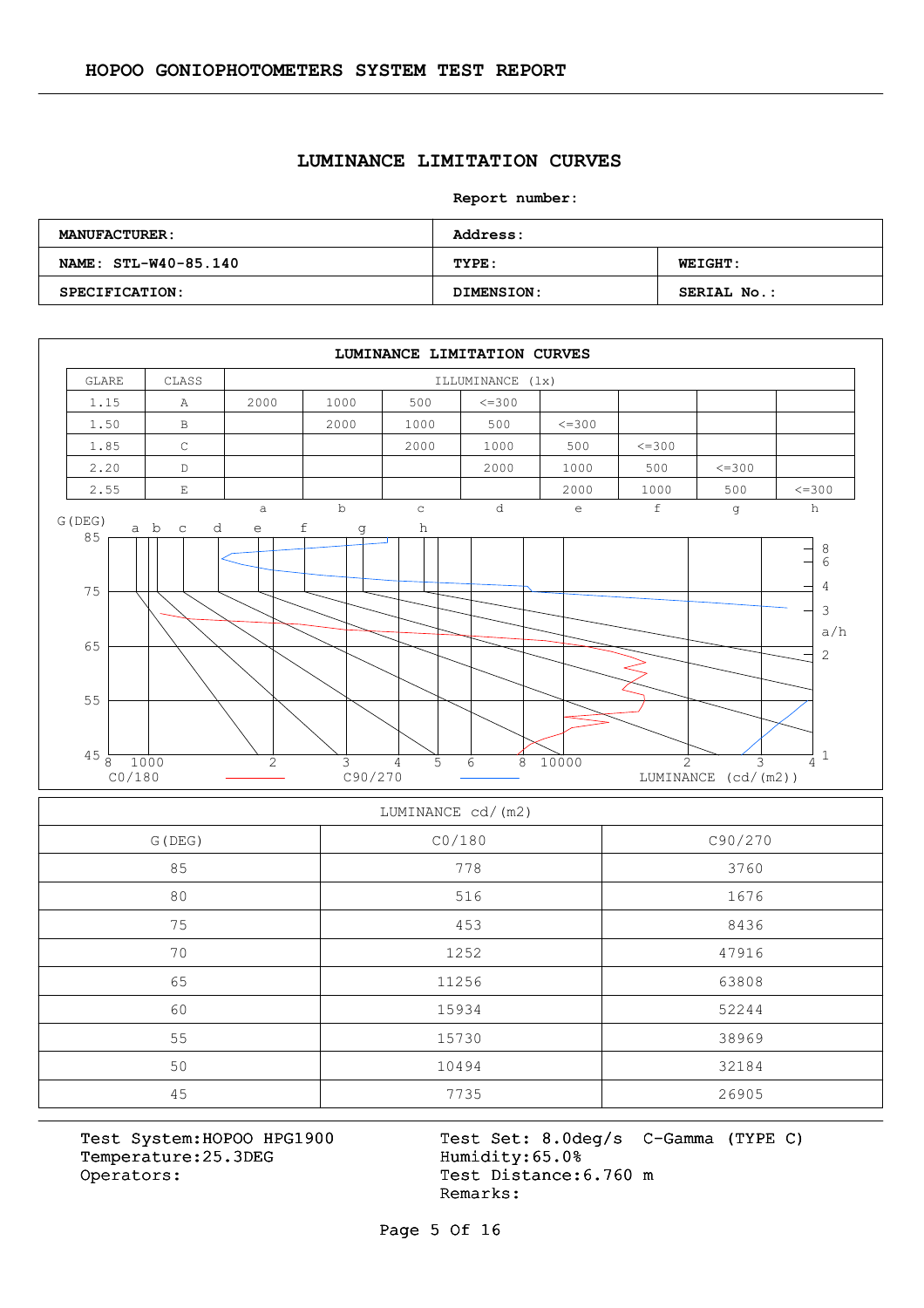# **ISOCANDELA DIAGRAM**

**Report number:** 

| <b>MANUFACTURER:</b>  | <b>Address:</b> |                |  |  |  |  |  |
|-----------------------|-----------------|----------------|--|--|--|--|--|
| NAME: STL-W40-85.140  | TYPE:           | <b>WEIGHT:</b> |  |  |  |  |  |
| <b>SPECIFICATION:</b> | DIMENSION:      | SERIAL No.:    |  |  |  |  |  |



Temperature:25.3DEG Operators: Test Distance: 6.760 m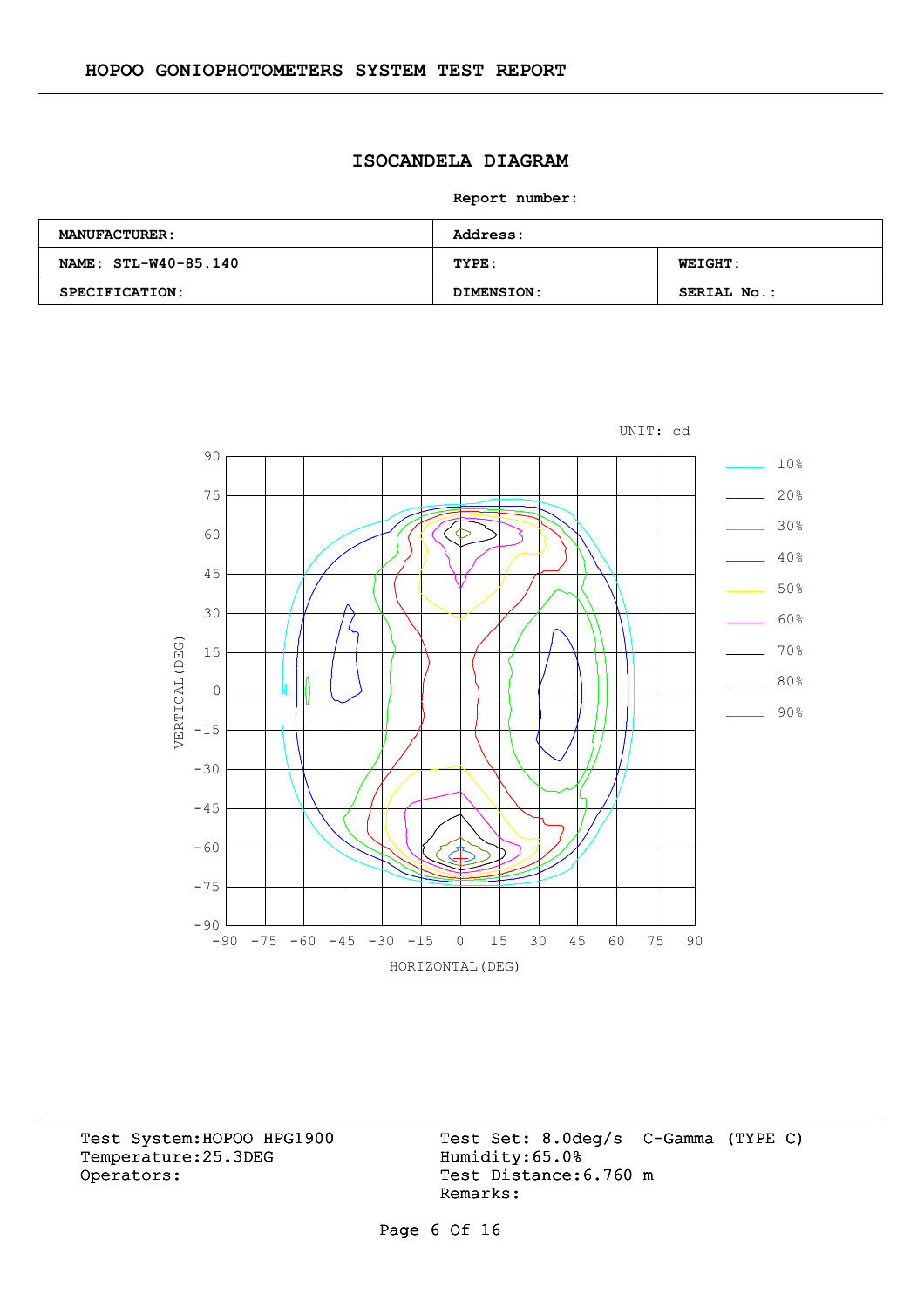# **ISOLUX DIAGRAM**

**Report number:** 

| <b>MANUFACTURER:</b> | <b>Address:</b> |                    |  |  |  |  |  |
|----------------------|-----------------|--------------------|--|--|--|--|--|
| NAME: STL-W40-85.140 | TYPE:           | <b>WEIGHT:</b>     |  |  |  |  |  |
| SPECIFICATION:       | DIMENSION:      | <b>SERIAL No.:</b> |  |  |  |  |  |

![](_page_6_Figure_4.jpeg)

Temperature:25.3DEG Operators: Test Distance: 6.760 m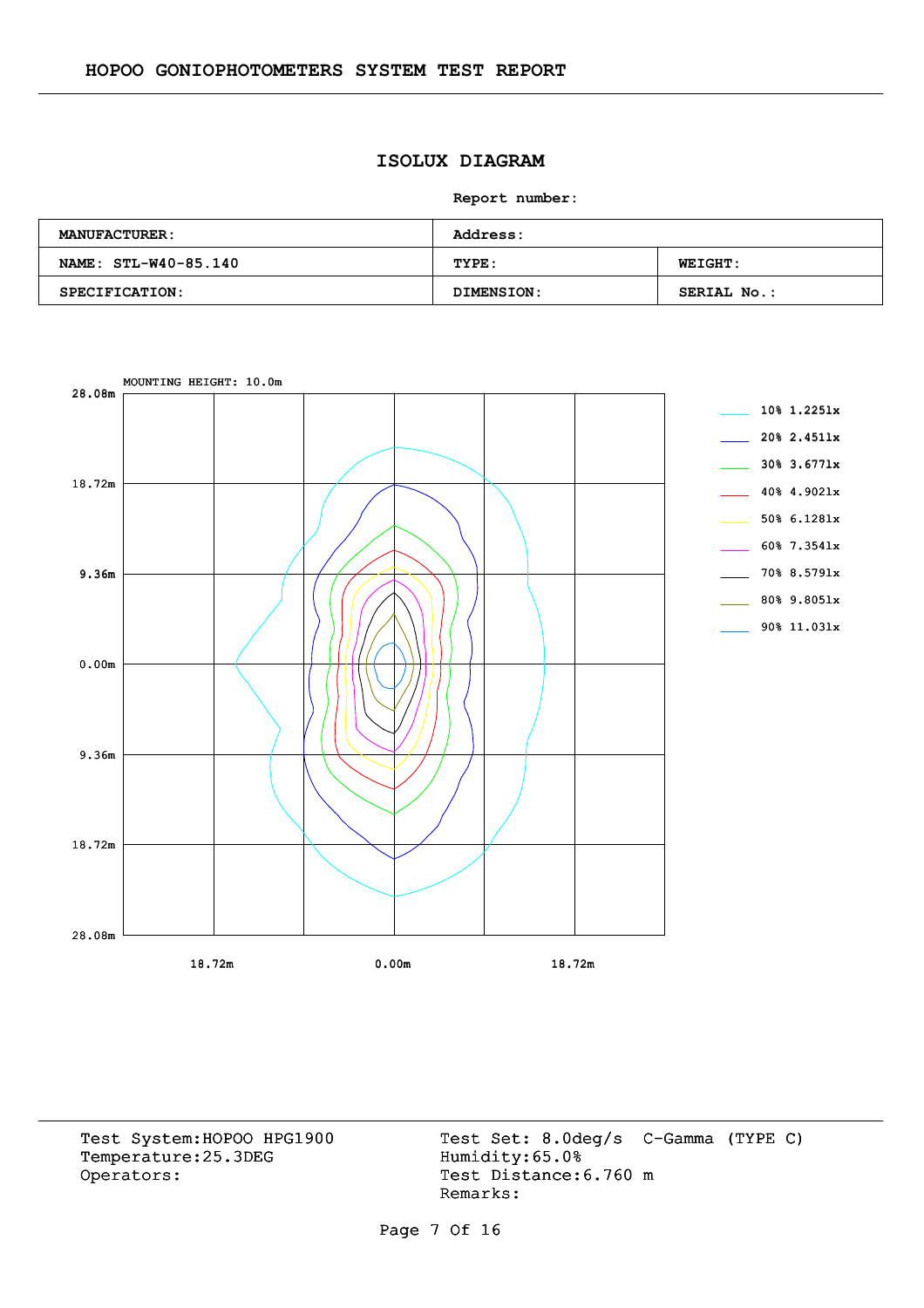# **AREA LUMINOUS FLUX**

**Report number:** 

| <b>MANUFACTURER:</b> | Address:   |                    |  |  |  |  |  |
|----------------------|------------|--------------------|--|--|--|--|--|
| NAME: STL-W40-85.140 | TYPE:      | <b>WEIGHT:</b>     |  |  |  |  |  |
| SPECIFICATION:       | DIMENSION: | <b>SERIAL No.:</b> |  |  |  |  |  |

| 90             | AREA FLUX DIAGRAM |       |      |      |      |                |      |       |                  |      |      |      |      | UNIT:lm |          | $\Phi$ <sub>t</sub> | $\Phi$ a |      |      |      |
|----------------|-------------------|-------|------|------|------|----------------|------|-------|------------------|------|------|------|------|---------|----------|---------------------|----------|------|------|------|
| 80             | 0.01              | 0.05  | 0.10 | 0.15 | 0.22 | 0.28           | 0.34 | 0.39  | 0.44             | 0.46 | 0.44 | 0.41 | 0.39 | 0.37    | 0.34     | 0.23                | 0.10     | 0.02 | 4.73 | 0.00 |
| 70             | 0.01              | 0.06  | 0.13 | 0.20 | 0.27 | 0.38           | 0.76 | 2.03  | 3.78             | 5.39 | 6.15 | 5.50 | 2.49 | 0.59    | 0.37     | 0.24                | 0.11     | 0.02 | 28.5 | 16.7 |
| 60             | 0.02              | 0.07  | 0.15 | 0.40 | 2.16 | 5.77           | 13.1 | 30.1  | 48.1             | 53.5 | 45.5 | 35.8 | 20.9 | 6.82    | 0.87     | 0.25                | 0.11     | 0.02 | 264  | 255  |
| 50             | 0.02              | 0.08  | 0.27 | 3.23 | 9.99 | 16.5           | 23.7 | 39.8  | 54.6             | 57.6 | 50.0 | 42.1 | 32.2 | 17.4    | 3.26     | 0.29                | 0.11     | 0.02 | 352  | 347  |
| 40             | 0.02              | 0.08  | 1,20 | 8.05 | 14.2 | 19.1           | 29.7 | 41.3  | 49.8             | 50.0 | 42.9 | 34.3 | 27.1 | 20.1    | 8.83     | 0.83                | 0.11     | 0.02 | 348  | 345  |
| 30             | 0.02              | 0.10  | 2.85 | 10.9 | 13.0 | 19.2           | 30.2 | 40.1  | 46.1             | 45.4 | 38.5 | 29.7 | 20.5 | 17.3    | 12.5     | 2.37                | 0.11     | 0.02 | 330  | 327  |
|                | 0.02              | 0.13  | 4.44 | 12.0 | 12.3 | 15.8           | 25.8 | 34.9  | 39.4             | 38.4 | 32.4 | 23.6 | 15.5 | 14.0    | 14.0     | 4.23                | 0.13     | 0.02 | 288  | 286  |
|                | 0.02              | 0.18  | 5.61 | 12.2 | 12.1 | 15.4           | 23.9 | 32.2  | 35.9             | 34.6 | 28.6 | 20.1 | 14.1 | 12.8    | 14.0     | 5.48                | 0.15     | 0.02 | 268  | 266  |
|                | 0.02              | 0.21  | 6.16 | 12.4 | 12.0 | 15.6           | 24.7 | 32.5  | 36.4             | 34.4 | 28.0 | 19.5 | 13.3 | 12.2    | 14.0     | 5.92                | 0.15     | 0.02 | 268  | 267  |
| VERTICAL (DEG) | 0.02              | 0.23  | 6.22 | 12.4 | 12.2 | 16.3           | 25.2 | 32.9  | 36.6             | 34.8 | 28.0 | 19.2 | 13.0 | 12.1    | 14.0     | 5.92                | 0.15     | 0.02 | 270  | 269  |
|                | 0.02              | 0.23  | 5.81 | 12.2 | 12.7 | 17.4           | 25.8 | 33.6  | 36.9             | 34.6 | 27.8 | 18.7 | 13.3 | 12.8    | 14.1     | 5.45                | 0.14     | 0.02 | 272  | 271  |
|                | 0.02              | 0.20  | 4.87 | 11.8 | 12.9 | 18.3           | 29.3 | 37.7  | 40.1             | 37.2 | 29.4 | 20.8 | 14.5 | 14.5    | 13.9     | 4.17                | 0.12     | 0.02 | 291  | 289  |
| $-30$          | 0.02              | 0.14  | 3.45 | 11.2 | 13.7 | 23.4           | 36.1 | 44.6  | 47.2             | 43.6 | 33.8 | 25.1 | 19.2 | 17.4    | 12.6     | 2.30                | 0.10     | 0.02 | 335  | 332  |
| $-40$          | 0.02              | 0.09  | 1.76 | 9.39 | 16.9 | 27.7           | 42.2 | 51.4  | 56.0             | 52.2 | 40.5 | 30.4 | 25.2 | 19.4    | 8.65     | 0.78                | 0.09     | 0.02 | 383  | 380  |
| $-50$          | 0.02              | 0.07  | 0.55 | 4.72 | 14.3 | 27.1           | 41.7 | 54.9  | 64.6             | 62.3 | 49.5 | 38.1 | 29.8 | 16.7    | 3.08     | 0.24                | 0.09     | 0.02 | 408  | 404  |
| $-60$          | 0.02              | 0.07  | 0.16 | 0.88 | 4.05 | 11.0           | 24.2 | 46.0  | 65.7             | 67.8 | 52.9 | 36.1 | 19.7 | 6.55    | 0.84     | 0.18                | 0.08     | 0.02 | 337  | 329  |
| $-70$          | 0.01              | 0.06  | 0.12 | 0.21 | 0.36 | 0.66           | 2.29 | 7.06  | 12.8             | 14.1 | 10.6 | 6.76 | 3.02 | 0.77    | 0.28     | 0.15                | 0.07     | 0.02 | 59.4 | 45.0 |
| $-80$          | 0.01              | 0.05  | 0.10 | 0.17 | 0.25 | 0.34           | 0.47 | 0.63  | 0.79             | 0.80 | 0.65 | 0.49 | 0.37 | 0.27    | 0.19     | 0.11                | 0.06     | 0.02 | 5.78 | 0.00 |
| $-90$<br>-90   | -80               | $-70$ |      | -60  | -50  | $-40$<br>$-30$ |      | $-20$ | HORIZONTAL (DEG) |      | 20   |      | 30   | 40      | 50<br>60 | 70                  | 80       |      | 90   |      |
| Φt             | 0.33              | 2.10  | 43.9 | 123  | 164  | 251            | 400  | 563   | 676              | 668  | 546  | 408  | 285  | 203     | 136      | 39.1                | 1.97     | 0.38 | 4559 |      |
| $\Phi$ a       | 0.00              | 0.00  | 35.3 | 116  | 158  | 245            | 396  | 559   | 671              | 663  | 542  | 404  | 282  | 197     | 129      | 29.9                | 0.00     | 0.00 |      | 4430 |
|                |                   |       |      |      |      |                |      |       |                  |      |      |      |      |         |          |                     |          |      |      |      |

Temperature:25.3DEG Operators: Test Distance: 6.760 m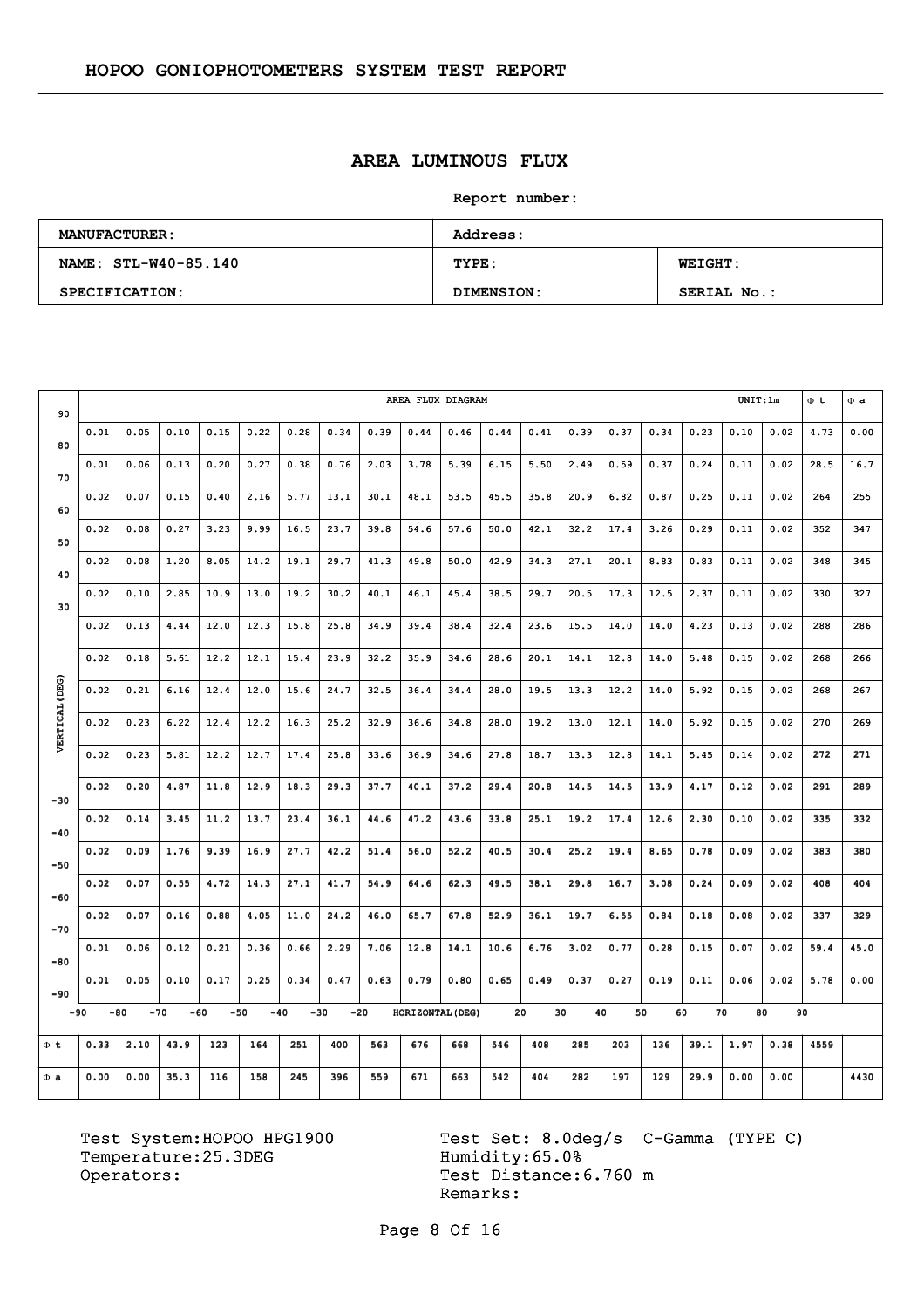#### **CU AND LUMINAIRE BUDGETARY ESTIMATE DIAGRAM**

**Report number: NAME: STL-W40-85.140 TYPE: WEIGHT:** SPECIFICATION: DIMENSION: SERIAL No.: **MANUFACTURER:** Address: ρcc w ρ ρfc RCR RCR:Room Cavity Ratio Coefficients of Utilization (CU) 80% 50% 30% 50% 30% 10% 20% 70% 50% 30% 50% 30% 10% 20% 50% 50% 30% 50% 30% 10% 20% 30% 50% 30% 50% 30% 10% 20% 10% 50% 30% 50% 30% 10% 20% 0  $\mathbf{0}$ 0 0.0 1.0 2.0 3.0 4.0 5.0 6.0 7.0 8.0 9.0 10.0 1.19 1.04 .89 .77 .67 .59 .52 .47 .42 .38 .35 1.19 .99 .82 .68 .57 .49 .42 .37 .33 .30 .27 1.19 .96 .76 .61 .50 .42 .36 .31 .27 .24 .21 1.16 1.01 .87 .75 .65 .57 .51 .46 .41 .38 .35 1.16 .97 .81 .67 .57 .48 .42 .37 .33 .29 .27 1.16 .94 .75 .61 .50 .42 .35 .31 .27 .24 .21 1.11 .97 .83 .72 .63 .55 .49 .44 .40 .36 .34 1.11 .94 .78 .65 .55 .47 .41 .36 .32 .29 .26 1.11 .91 .73 .59 .49 .41 .35 .30 .27 .24 .21 1.06 .93 .80 .69 .60 .53 .47 .42 .39 .35 .32 1.06 .90 .75 .63 .54 .46 .40 .35 .31 .28 .26 1.06 .88 .71 .58 .48 .40 .35 .30 .26 .23 .21 1.01 .89 .77 .66 .58 .51 .45 .41 .37 .34 .31 1.01 .87 .73 .61 .52 .45 .39 .35 .31 .28 .25 1.01 .85 .69 .57 .47 .40 .34 .30 .26  $.23$ .21 .99 .83 .67 .55 .45 .38 .32 .27 .24 .21 .19  $210$  20 30 40 50 70 100 200 300 500 700 1k 2k 3k 4k 5k 7k 3 4 5 6 7 8 9 10 20 30 40 50 LAMPS **LAMPS LIMINAIRE BUDGETARY DIAGRAM**  $5/14$ 6 H=7 4 5 6 H=7 CONDITIONS FLUX 5000lm FLUX 5000lm FACTOR 0.70 Hdown 0.00m Hdown 0.00m Hwork 0.00m Hwork 0.00m Ework(AVE)  $\vert$  1001x  $\rho(\%)$  | cc | w | fc  $70 \mid 50 \mid 30$  $50 \mid 30 \mid 20$ 

Temperature: 25.3DEG Humidity: 65.0% Operators: Test Distance: 6.760 m

Test System:HOPOO HPG1900 Test Set: 8.0deg/s C-Gamma (TYPE C) Remarks:

AREA(m2)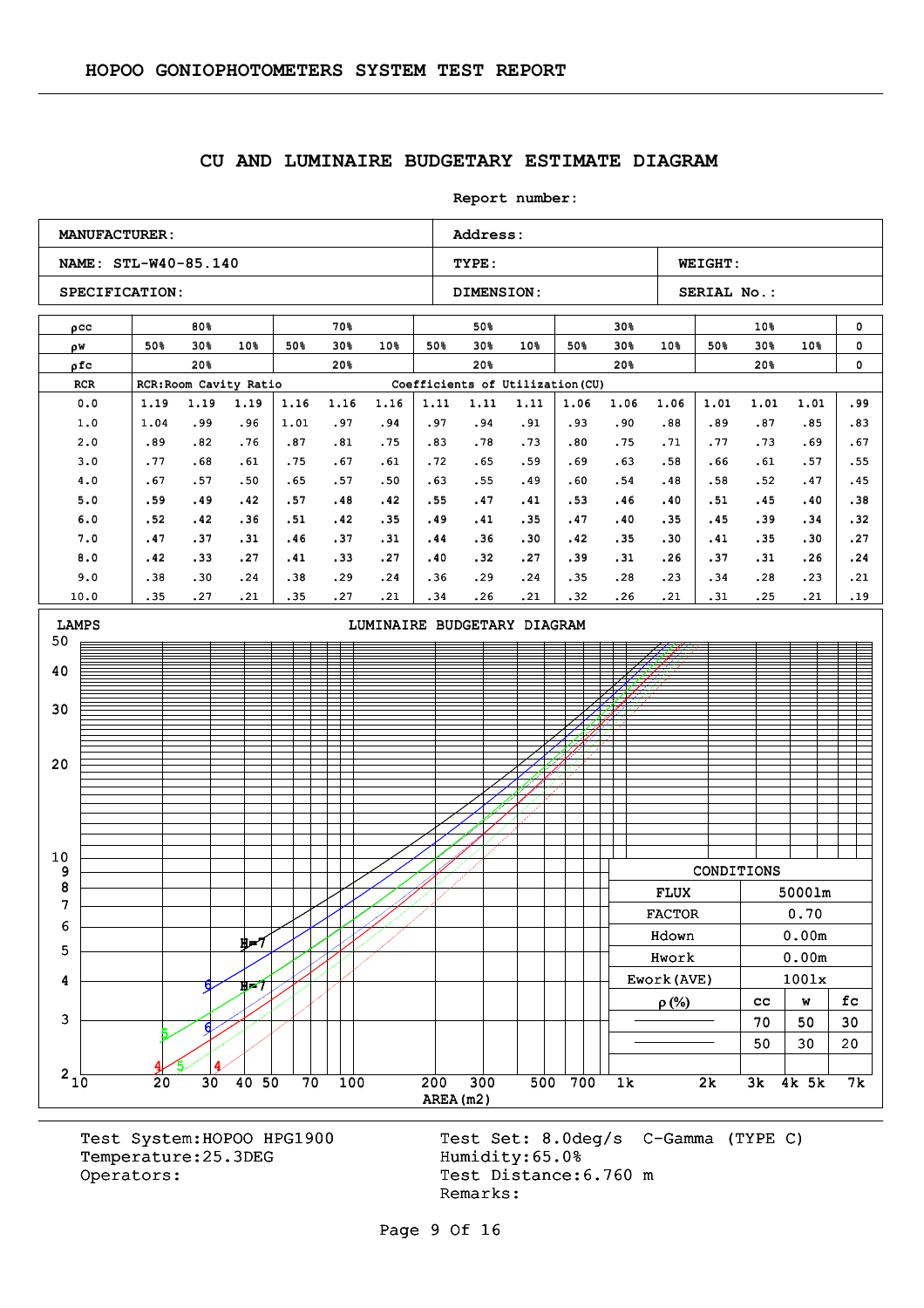### **WEC AND CCEC**

**Report number:** 

| <b>MANUFACTURER:</b> | <b>Address:</b>   |                    |  |  |  |  |  |
|----------------------|-------------------|--------------------|--|--|--|--|--|
| NAME: STL-W40-85.140 | TYPE:             | <b>WEIGHT:</b>     |  |  |  |  |  |
| SPECIFICATION:       | <b>DIMENSION:</b> | <b>SERIAL No.:</b> |  |  |  |  |  |

| $_{\text{O}}$ CC |      | 80%                    |      |      | 70왕  |             |      | 50%                             |                 |      | 30%      |      |      | 10 <sub>8</sub> |      | 0        |
|------------------|------|------------------------|------|------|------|-------------|------|---------------------------------|-----------------|------|----------|------|------|-----------------|------|----------|
| οW               | 50%  | 30%                    | 10%  | 50%  | 30%  | 10%         | 50%  | 30%                             | 10 <sub>8</sub> | 50%  | 30%      | 10%  | 50%  | 30 <sub>8</sub> | 10%  | $\Omega$ |
| ρfc              |      | 20%                    |      |      | 20%  |             |      | 20%                             |                 |      | 20%      |      |      | 20%             |      | $\Omega$ |
| <b>RCR</b>       |      | RCR: Room Cavity Ratio |      |      |      |             |      | Wall Exitance Coeffcients (WEC) |                 |      |          |      |      |                 |      |          |
| 0.0              |      |                        |      |      |      |             |      |                                 |                 |      |          |      |      |                 |      |          |
| 1.0              | .308 | .175                   | .056 | .301 |      | $.172$ .055 | .287 | .165                            | .053            |      | .274.158 | .051 | .263 | .152            | .049 |          |
| 2.0              | .302 | .166                   | .051 | .296 | .163 | .050        | .283 | .158                            | .049            | .272 | .153     | .048 | .261 | .148            | .047 |          |
| 3.0              | .285 | .151                   | .045 | .279 | .149 | .045        | .268 | .145                            | .044            | .258 | .141     | .043 | .248 | .137            | .043 |          |
| 4.0              | .265 | .138                   | .040 | .259 | .136 | .040        | .250 | .132                            | .040            | .240 | .129     | .039 | .232 | .126            | .038 |          |
| 5.0              | .245 | .125                   | .036 | .240 | .123 | .036        | .232 | .121                            | .036            | .223 | .118     | .035 | .216 | .115            | .035 |          |
| 6.0              | .227 | .114                   | .033 | .223 | .113 | .032        | .215 | .110                            | .032            | .208 | .108     | .032 | .201 | .106            | .031 |          |
| 7.0              | .211 | .104                   | .030 | .207 | .103 | .029        | .200 | .101                            | .029            | .193 | .099     | .029 | .187 | .097            | .029 |          |
| 8.0              | .196 | .096                   | .027 | .193 | .095 | .027        | .186 | .093                            | .027            | .180 | .091     | .026 | .175 | .090            | .026 |          |
| 9.0              | .183 | .089                   | .025 | .180 | .088 | .025        | .174 | .086                            | .024            | .169 | .085     | .024 | .164 | .083            | .024 |          |
| 10.0             | .172 | .082                   | .023 | .169 | .082 | .023        | .164 | .080                            | .023            | .159 | .079     | .022 | .154 | .078            | .022 |          |

| $_{\text{pcc}}$ |      | 80%  |                        |      | 70%  |                 |      | 50%             |                                             |      | 30%  |      |      | 10%             |      | $\mathbf 0$ |
|-----------------|------|------|------------------------|------|------|-----------------|------|-----------------|---------------------------------------------|------|------|------|------|-----------------|------|-------------|
| ρW              | 50%  | 30%  | 10 <sub>8</sub>        | 50%  | 30%  | 10 <sub>8</sub> | 50%  | 30 <sub>8</sub> | 10 <sub>8</sub>                             | 50%  | 30%  | 10%  | 50%  | 30%             | 10%  | 0           |
| ofc             |      | 20%  |                        |      | 20%  |                 |      | 20%             |                                             |      | 20%  |      |      | 20 <sup>8</sup> |      | 0           |
| <b>RCR</b>      |      |      | RCR: Room Cavity Ratio |      |      |                 |      |                 | Ceiling Cavity Exitance Coefficients (CCEC) |      |      |      |      |                 |      |             |
| 0.0             | .198 | .198 | .198                   | .170 | .170 | .170            | .116 | .116            | .116                                        | .066 | .066 | .066 | .021 | .021            | .021 |             |
| 1.0             | .188 | .164 | .142                   | .161 | .141 | .123            | .110 | .097            | .085                                        | .063 | .056 | .049 | .020 | .018            | .016 |             |
| 2.0             | .182 | .140 | .105                   | .156 | .120 | .091            | .107 | .083            | .063                                        | .061 | .048 | .037 | .020 | .016            | .012 |             |
| 3.0             | .175 | .122 | .080                   | .150 | .106 | .070            | .103 | .073            | .049                                        | .060 | .043 | .029 | .019 | .014            | .009 |             |
| 4.0             | .169 | .109 | .064                   | .145 | .095 | .056            | .100 | .066            | .039                                        | .058 | .039 | .023 | .019 | .013            | .008 |             |
| 5.0             | .162 | .099 | .053                   | .139 | .086 | .046            | .096 | .060            | .033                                        | .055 | .035 | .019 | .018 | .012            | .006 |             |
| 6.0             | .155 | .091 | .045                   | .133 | .079 | .040            | .092 | .055            | .028                                        | .053 | .033 | .017 | .017 | .011            | .005 |             |
| 7.0             | .148 | .084 | .040                   | .127 | .073 | .035            | .088 | .051            | .025                                        | .051 | .030 | .015 | .017 | .010            | .005 |             |
| 8.0             | .141 | .079 | .036                   | .122 | .068 | .031            | .084 | .048            | .022                                        | .049 | .028 | .013 | .016 | .009            | .004 |             |
| 9.0             | .135 | .074 | .032                   | .116 | .064 | .028            | .081 | .045            | .020                                        | .047 | .027 | .012 | .015 | .009            | .004 |             |
| 10.0            | .129 | .069 | .030                   | .111 | .060 | .026            | .077 | .042            | .018                                        | .045 | .025 | .011 | .015 | .008            | .004 |             |

Temperature:25.3DEG Operators: Test Distance: 6.760 m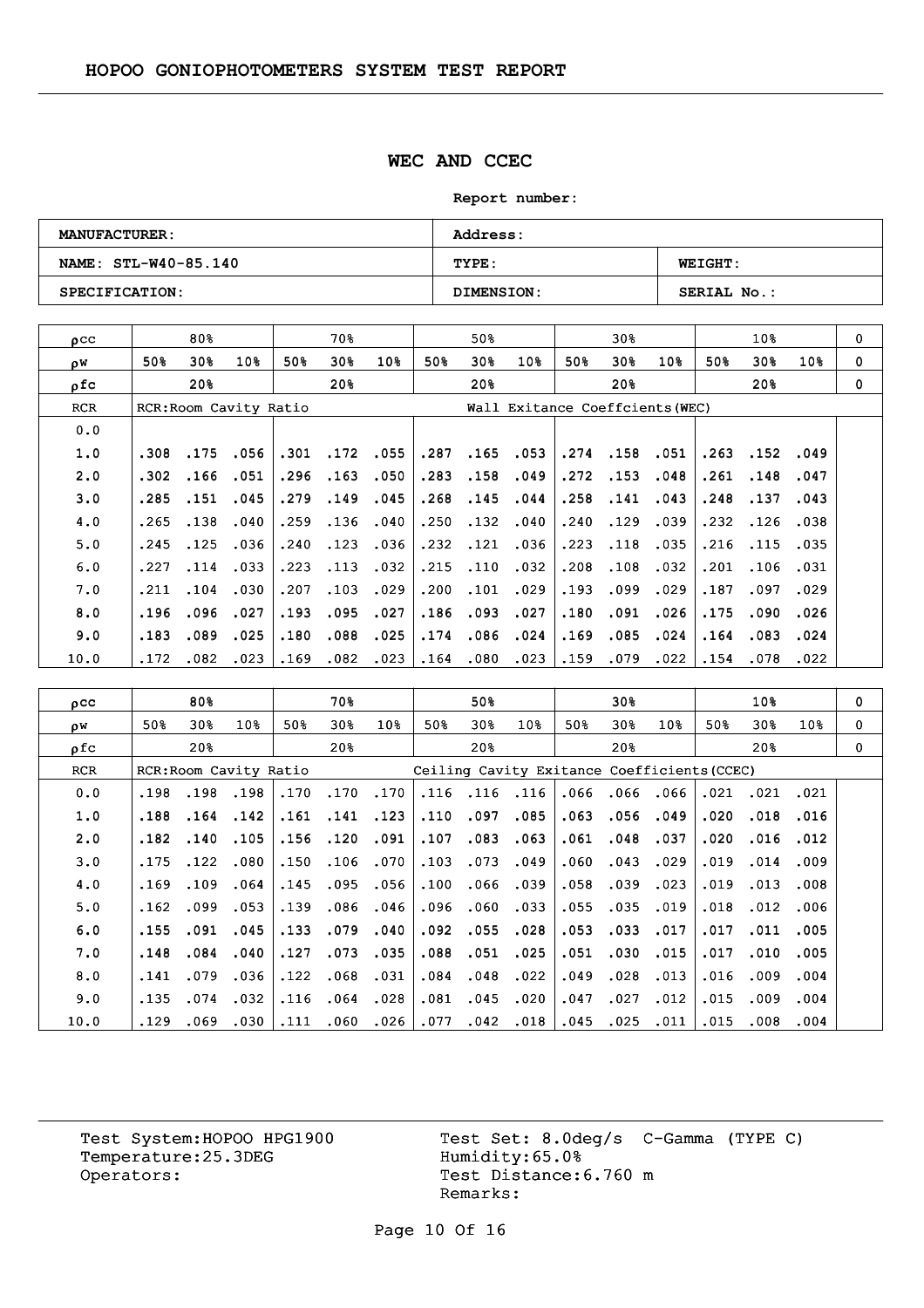## **Uncorrected UGR Table**

**Report number:** 

|                                                    | <b>MANUFACTURER:</b> |      |      |                  |      | Address:   |      |      |                 |      |      |
|----------------------------------------------------|----------------------|------|------|------------------|------|------------|------|------|-----------------|------|------|
|                                                    | NAME: STL-W40-85.140 |      |      |                  |      | TYPE:      |      |      | <b>WEIGHT:</b>  |      |      |
|                                                    | SPECIFICATION:       |      |      |                  |      | DIMENSION: |      |      | SERIAL No.:     |      |      |
| ceiling/cavity                                     |                      | 0.7  | 0.7  | 0.5              | 0.5  | 0.3        | 0.7  | 0.7  | 0.5             | 0.5  | 0.3  |
|                                                    | walls                | 0.5  | 0.3  | 0.5              | 0.3  | 0.3        | 0.5  | 0.3  | 0.5             | 0.3  | 0.3  |
|                                                    | working plane        | 0.2  | 0.2  | 0.2              | 0.2  | 0.2        | 0.2  | 0.2  | 0.2             | 0.2  | 0.2  |
| Room dimensions                                    |                      |      |      | Viewed crosswise |      |            |      |      | Viewed endwise  |      |      |
| $x = 2H$ $y = 2H$                                  |                      | 22.1 | 23.7 | 22.4             | 24.0 | 24.2       | 28.2 | 29.8 | 28.5            | 30.0 | 30.3 |
|                                                    | 3н                   | 22.5 | 24.0 | 22.8             | 24.3 | 24.5       | 31.0 | 32.5 | 31.4            | 32.8 | 33.1 |
|                                                    | 4H                   | 22.4 | 23.8 | 22.7             | 24.1 | 24.4       | 31.1 | 32.5 | 31.4            | 32.8 | 33.1 |
|                                                    | 6H                   | 22.3 | 23.6 | 22.6             | 23.9 | 24.2       | 31.0 | 32.3 | 31.3            | 32.6 | 32.9 |
|                                                    | 8H                   | 22.2 | 23.5 | 22.6             | 23.8 | 24.1       | 30.9 | 32.2 | 31.3            | 32.5 | 32.9 |
|                                                    | 12H                  | 22.2 | 23.4 | 22.5             | 23.7 | 24.1       | 30.9 | 32.1 | 31.3            | 32.4 | 32.8 |
|                                                    |                      |      |      |                  |      |            |      |      |                 |      |      |
| 4H                                                 | 2H                   | 23.9 | 25.4 | 24.3             | 25.6 | 25.9       | 28.4 | 29.8 | 28.7            | 30.1 | 30.4 |
|                                                    | 3H                   | 24.2 | 25.4 | 24.6             | 25.7 | 26.1       | 31.2 | 32.5 | 31.6            | 32.8 | 33.1 |
|                                                    | 4H                   | 24.1 | 25.2 | 24.5             | 25.6 | 25.9       | 31.4 | 32.5 | 31.7            | 32.8 | 33.2 |
|                                                    | 6H                   | 24.0 | 25.0 | 24.4             | 25.4 | 25.7       | 31.3 | 32.3 | 31.7            | 32.6 | 33.0 |
|                                                    | 8H                   | 24.0 | 24.9 | 24.4             | 25.3 | 25.7       | 31.2 | 32.1 | 31.7            | 32.5 | 32.9 |
|                                                    | 12H                  | 23.9 | 24.8 | 24.4             | 25.2 | 25.6       | 31.2 | 32.0 | 31.6            | 32.4 | 32.9 |
|                                                    |                      |      |      |                  |      |            |      |      |                 |      |      |
| 8H                                                 | 4H                   | 24.5 | 25.4 | 24.9             | 25.8 | 26.2       | 31.2 | 32.2 | 31.7            | 32.5 | 32.9 |
|                                                    | 6H                   | 24.4 | 25.2 | 24.9             | 25.6 | 26.0       | 31.2 | 31.9 | 31.6            | 32.3 | 32.8 |
|                                                    | 8H                   | 24.4 | 25.0 | 24.8             | 25.5 | 26.0       | 31.1 | 31.8 | 31.6            | 32.2 | 32.7 |
|                                                    | 12H                  | 24.3 | 24.9 | 24.8             | 25.4 | 25.9       | 31.1 | 31.7 | 31.6            | 32.1 | 32.6 |
|                                                    |                      |      |      |                  |      |            |      |      |                 |      |      |
| 12H                                                | 4H                   | 24.4 | 25.3 | 24.9             | 25.7 | 26.1       | 31.2 | 32.0 | 31.6            | 32.4 | 32.9 |
|                                                    | 6H                   | 24.4 | 25.0 | 24.8             | 25.5 | 25.9       | 31.1 | 31.8 | 31.6            | 32.2 | 32.7 |
|                                                    | 8H                   | 24.3 | 24.9 | 24.8             | 25.4 | 25.9       | 31.1 | 31.7 | 31.6            | 32.1 | 32.6 |
| Variations with the observer position at spacings: |                      |      |      |                  |      |            |      |      |                 |      |      |
| $S = 1.0H$                                         |                      |      |      | $+ 0.4 / - 0.4$  |      |            |      |      | $+ 0.2 / - 0.3$ |      |      |
|                                                    | 1.5H                 |      |      | $+1.1 / -1.1$    |      |            |      |      | $+ 0.6 / - 0.8$ |      |      |
|                                                    | 2.0H                 |      |      | $+ 0.9 / - 1.9$  |      |            |      |      | $+ 2.1 / - 2.1$ |      |      |

CIE Pub.117 Corrected 4559 lm Total Lamp Luminous Flux.(8log(F/F0) = 5.3)

Temperature:25.3DEG Operators: Test Distance: 6.760 m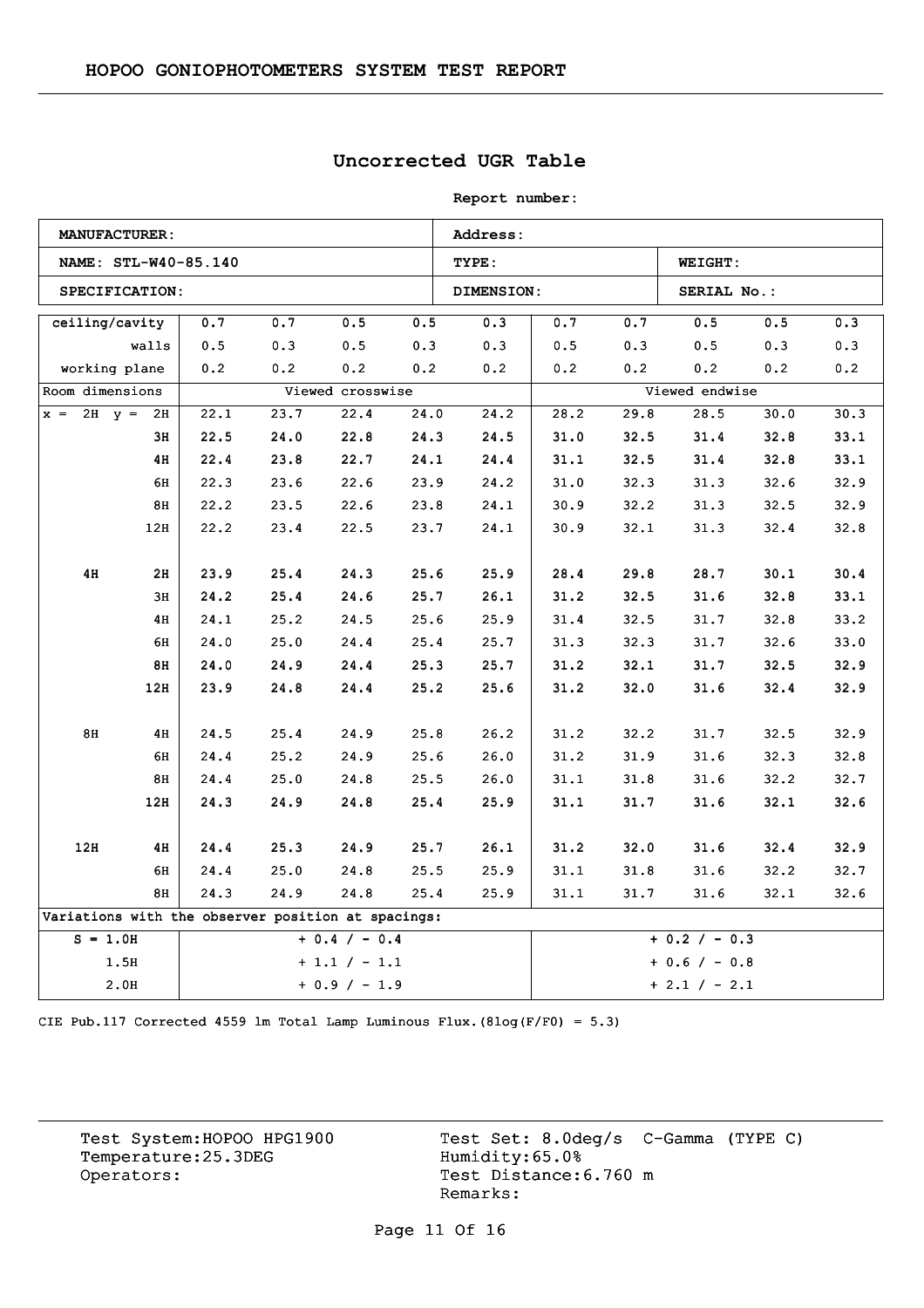## **UTILIZATION FACTORS TABLE**

**Report number:** 

| <b>MANUFACTURER:</b> | Address:   |                |  |  |  |  |  |
|----------------------|------------|----------------|--|--|--|--|--|
| NAME: STL-W40-85.140 | TYPE:      | <b>WEIGHT:</b> |  |  |  |  |  |
| SPECIFICATION:       | DIMENSION: | SERIAL No.:    |  |  |  |  |  |

|                                  |     |     |                               | <b>REFLECTANCE</b> |     |                   |     |     |                 |             |
|----------------------------------|-----|-----|-------------------------------|--------------------|-----|-------------------|-----|-----|-----------------|-------------|
| Ceiling                          | 0.8 | 0.8 | 0.8                           | 0.7                | 0.7 | 0.7               | 0.5 | 0.5 | 0.5             | $\mathbf 0$ |
| Walls                            | 0.7 | 0.5 | 0.3                           | 0.7                | 0.5 | 0.3               | 0.7 | 0.5 | 0.3             | $\pmb{0}$   |
| Working plane                    | 0.2 | 0.2 | 0.2                           | 0.2                | 0.2 | 0.2               | 0.2 | 0.2 | 0.2             | $\mathbf 0$ |
| ROOM INDEX                       |     |     | UTILIZATION FACTORS (PERCENT) |                    |     | $k(RI)$ x RCR = 5 |     |     |                 |             |
| $k = 0.60$                       | 51  | 38  | 30                            | 50                 | 38  | 30                | 49  | 37  | 30              | 23          |
| 0.80                             | 61  | 48  | 40                            | 60                 | 48  | 40                | 58  | 47  | 40              | 32          |
| 1.00                             | 71  | 58  | 50                            | 69                 | 58  | 50                | 67  | 59  | 49              | 41          |
| 1.25                             | 79  | 67  | 59                            | 77                 | 66  | 59                | 74  | 65  | 58              | 50          |
| 1.50                             | 84  | 73  | 66                            | 82                 | 72  | 65                | 79  | 70  | 64              | 56          |
| 2.00                             | 92  | 83  | 76                            | 90                 | 82  | 75                | 87  | 79  | 74              | 65          |
| 2.50                             | 97  | 89  | 82                            | 95                 | 87  | 81                | 91  | 84  | 79              | 71          |
| 3.00                             | 101 | 94  | 88                            | 99                 | 92  | 87                | 94  | 89  | 85              | 76          |
| 4.00                             | 106 | 100 | 95                            | 103                | 98  | 94                | 99  | 94  | 91              | 82          |
| 5.00                             | 108 | 104 | 100                           | 106                | 102 | 98                | 101 | 98  | 95              | 85          |
| ROOM INDEX                       |     |     |                               | UF(total)          |     |                   |     |     |                 | Direct      |
| According to DIN EN 13032-2 2004 |     |     |                               |                    |     | Suspended         |     |     | $SHRNOM = 1.25$ |             |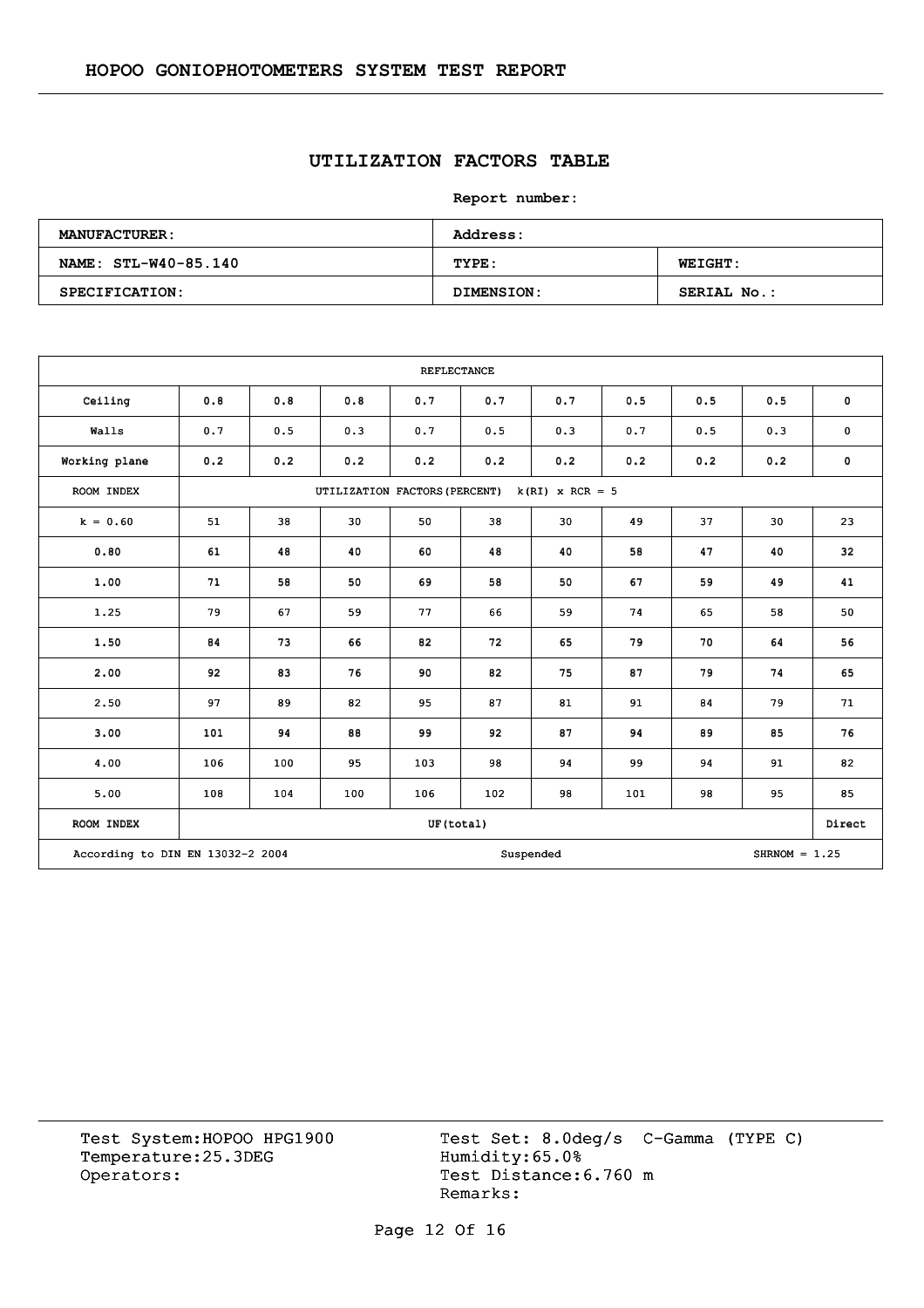## **ISOCANDELA DIAGRAM**

**Report number:** 

| <b>MANUFACTURER:</b> | <b>Address:</b> |                |  |  |  |  |  |
|----------------------|-----------------|----------------|--|--|--|--|--|
| NAME: STL-W40-85.140 | TYPE:           | <b>WEIGHT:</b> |  |  |  |  |  |
| SPECIFICATION:       | DIMENSION:      | SERIAL No.:    |  |  |  |  |  |

![](_page_12_Figure_4.jpeg)

Temperature:25.3DEG Operators: Test Distance: 6.760 m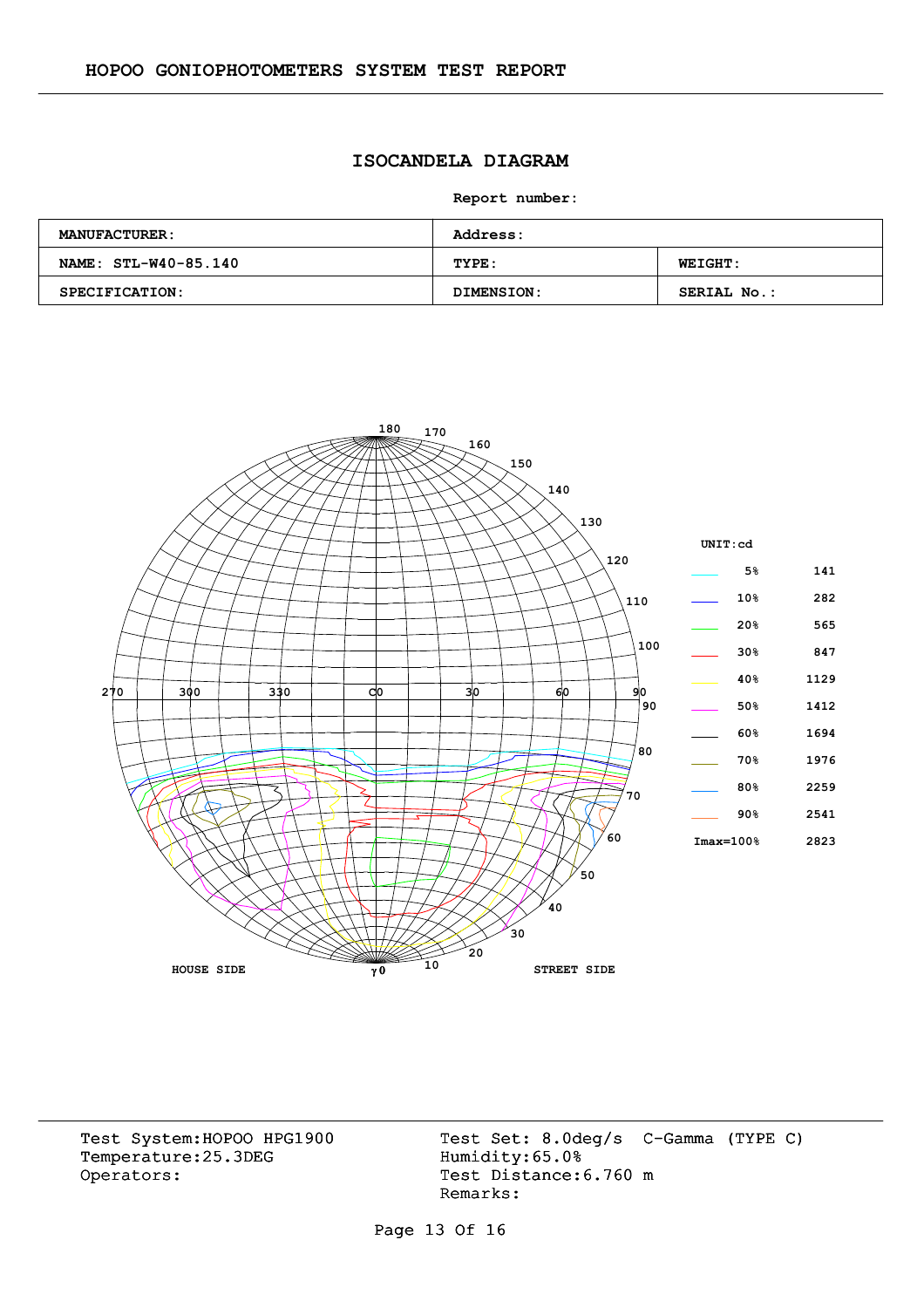#### **ISOLUX DIAGRAM**

**Report number:** 

| <b>MANUFACTURER:</b> | <b>Address:</b>   |                    |  |  |  |  |  |  |
|----------------------|-------------------|--------------------|--|--|--|--|--|--|
| NAME: STL-W40-85.140 | TYPE:             | <b>WEIGHT:</b>     |  |  |  |  |  |  |
| SPECIFICATION:       | <b>DIMENSION:</b> | <b>SERIAL No.:</b> |  |  |  |  |  |  |

![](_page_13_Figure_4.jpeg)

#### ILLUMINANCE AT MH=10  $m$ , Enadir = 12.26 lx

![](_page_13_Figure_6.jpeg)

![](_page_13_Figure_7.jpeg)

Temperature:25.3DEG Operators: Test Distance: 6.760 m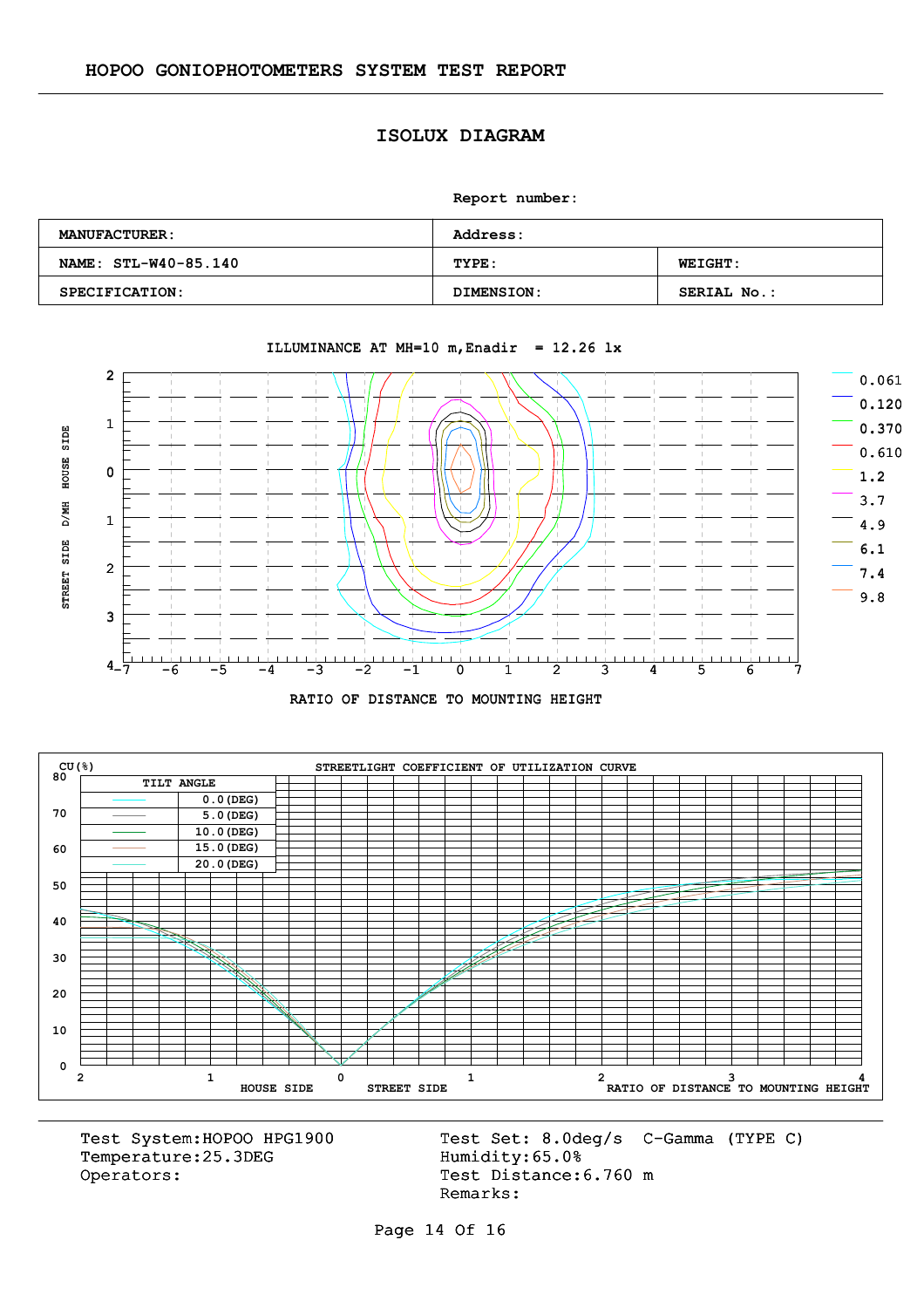## **ISOCANDELA DIAGRAM**

**Report number:** 

| <b>MANUFACTURER:</b> | <b>Address:</b> |                |  |  |  |  |  |
|----------------------|-----------------|----------------|--|--|--|--|--|
| NAME: STL-W40-85.140 | TYPE:           | <b>WEIGHT:</b> |  |  |  |  |  |
| SPECIFICATION:       | DIMENSION:      | SERIAL No.:    |  |  |  |  |  |

![](_page_14_Figure_4.jpeg)

Temperature:25.3DEG Operators: Test Distance: 6.760 m